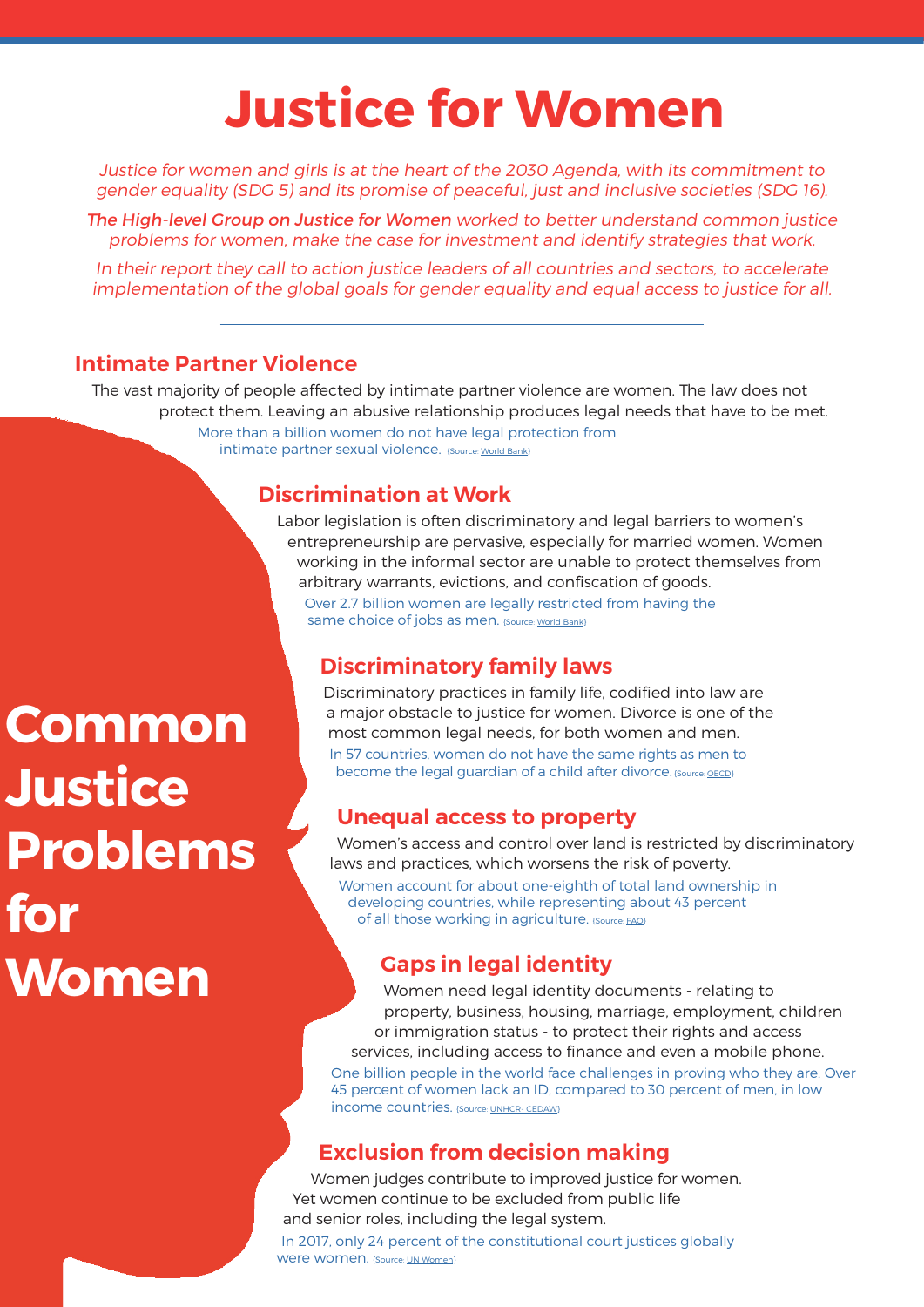# Making the Case for Investment

Justice for women is first and foremost a basic human right, reflected in many national constitutions, in global and regional human rights treaties and declarations, UN Security Council Resolutions and the 2030 Agenda for Sustainable Development.

Investing in justice for women is not just the right thing to do, it also makes economic sense. Evidence demonstrates that investing in justice for women produces high returns in human development, national income and economic growth.

There are direct monetary gains from eliminating legal barriers, reducing gender-based violence and child marriage and increasing justice for women.

# Gains at the macro-economic level:

+

Costs related to intimate partner violence are estimated to be about 1.5 percent of GDP. {Source: [World Bank](http://documents.worldbank.org/curated/en/2013/11/18486239/intimate-partner-violence-economic-costs-implications-growth-development)}

The income gains from lower population growth when ending child marriage are estimated globally at \$22 billion in 2015, and \$566 billion in 2030. (Source: World Bank & ICRW)

### Costs of Women's Unresolved Justice Problems

- Costs to people and communities include: social exclusion, decrease of public confidence in the justice system, increased stress and health consequences, strain on family relationships, increased unemployment, and contribution to the 'cycle of decline'.
- Costs to economies and societies include: lower economic productivity, higher public spending in other areas such as: disability, unemployment benefits, social assistance, and health, increase of poverty, loss of competitiveness, and limit to women's economic opportunities.

Source: [OECD 2016](http://www.oecd.org/gov/Understanding-effective-access-justice-workshop-paper-final.pdf)

The output losses associated with current levels of gender<br>discrimination are estimated at up to \$12 trillion, or 16 per discrimination are estimated at up to \$12 trillion, or 16 percent of global GDP. {Source: <u>[OECD](https://www.oecd-ilibrary.org/development/does-gender-discrimination-in-social-institutions-matter-for-long-term-growth_5jm2hz8dgls6-en)}</u>

Higher female labor force participation accounted for about 30 percent of the reduction in poverty and income inequality, in Latin America in 2000-2010. (Source: [World Bank](https://openknowledge.worldbank.org/bitstream/handle/10986/11867/9780821397701.pdf?sequence=1))

Closing gender gaps in paid work would generate at<br>least a 15 percent gain in national income. (Source: <u>IME)</u> least a 15 percent gain in national income. [Source: IME]

Raising women's labor force participation could lead to an estimated 26 percent boost in global output. (Source: [McKinsey Global Institute](https://www.mckinsey.com/~/media/McKinsey/Featured%20Insights/Employment%20and%20Growth/How%20advancing%20womens%20equality%20can%20add%2012%20trillion%20to%20global%20growth/MGI%20Power%20of%20parity_Full%20report_September%202015.ashx))

# Gains through greater justice in women's lives:

In Tanzania, women earned nearly four times more in areas where they have control over land. (Source: [USAID](http://www.thisisplace.org/i/?id=a7fb5abc-627b-4874-80b1-9e943f493487))

In India, women with secure rights to land are eight times less likely to suffer violence at home. (Source: [Journal of Human Development, 8\(3\), 359-388](https://www.amherst.edu/media/view/92357/original/Marial%2BViolence%252C%2BHuman%2BDevelopment%2Band%2BWomen%2527s%2BProperty%2BStatus.pdf)}

# Investing in justice for women is the smart thing to do:

Many of the proven and promising actions – including eliminating discriminatory laws which inhibit  $\rightarrow$ women's work and ensuring inclusion of women as decision-makers at all levels – should be costeffective, relatively easy to implement and produce sizeable gains without major new spending.



Other interventions — including providing affordable access to legal services for disadvantaged groups – likely require larger budgetary commitments.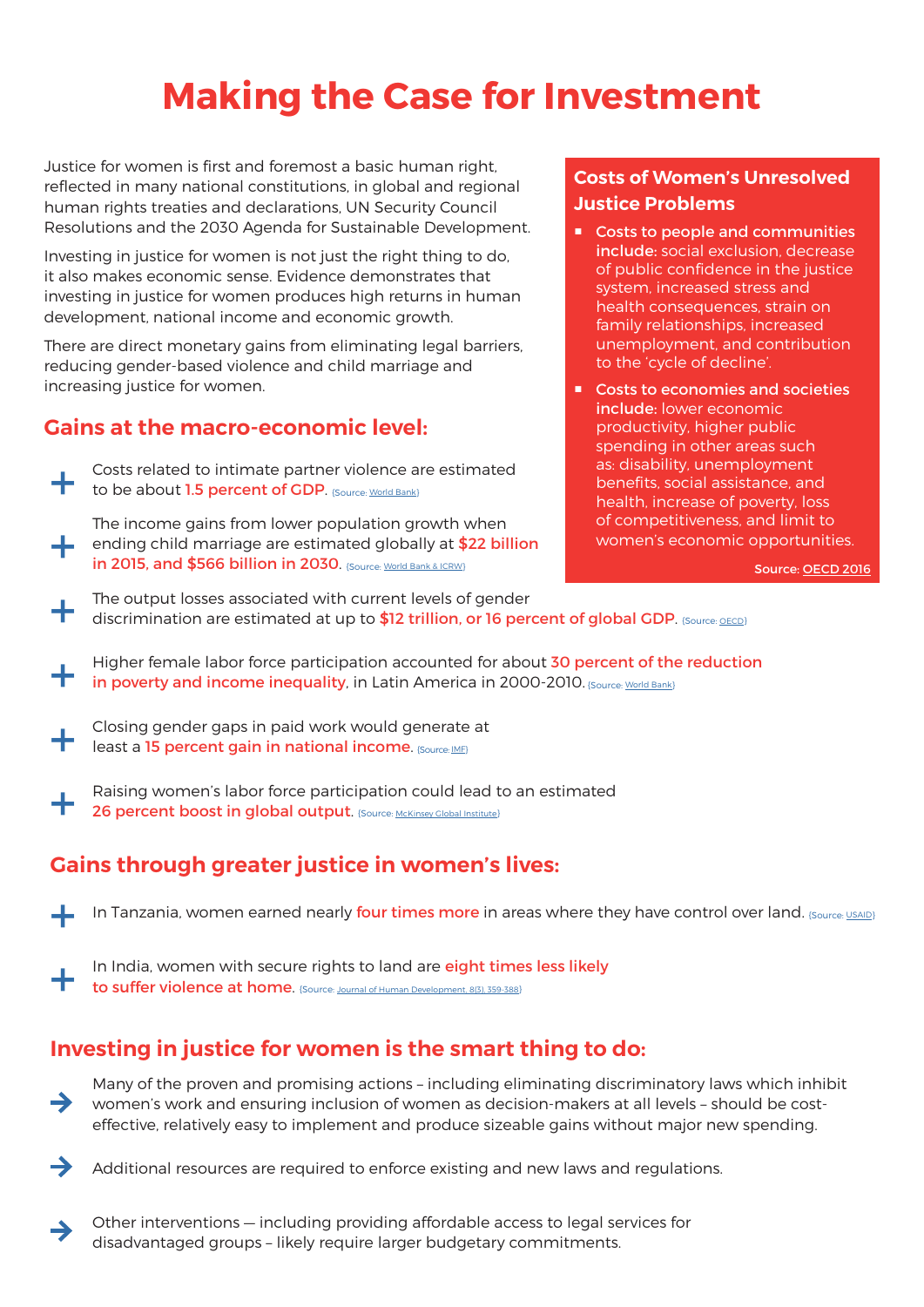# Call to Action



### Eliminate

### legal discrimination against women Repeal discriminatory laws which

limit justice for women.



#### Prevent and Respond to intimate partner violence

Adopt legal reforms and provide tailored support from the justice system as part of a broader multi-sectoral response.



Include women as decision-makers Ensure equal representation of women in decision making at all levels in the justice sector.

> Provide equal access to legal identity, strengthen women's land rights, and use collective action as a catalyst for change.



### Overcome

disadvantage for poor and marginalized women

Provide access to legal aid and paralegal services, promote legal literacy and overcome barriers to justice caused by poverty.



### Work with customary, informal and religious leaders to advance justice

Respond to the reality of legal pluralism, focus on the women who seek justice and uphold international human rights standards.



#### Invest in data and evidence on legal needs of women

Effective decision-making should rely on high quality, comparable, timely, and genderdisaggregated data, which captures empowerment and links to other SDGs, such as: health, education, access to land.



### Develop new partnerships

Governments, multilaterals, businesses, civil society, independent monitoring bodies, and thought leaders should partner to realize justice for all women by 2030.